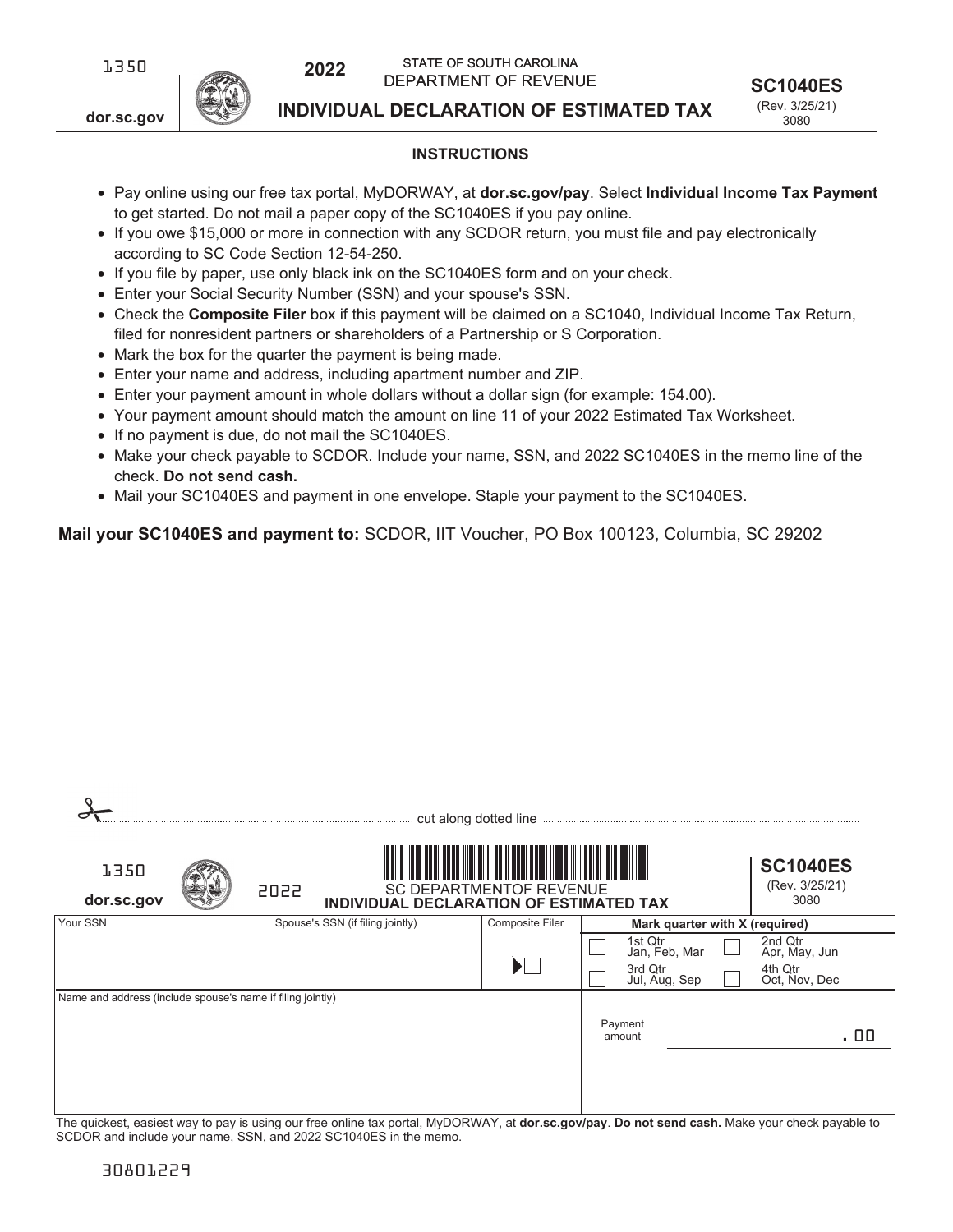| 1350<br>dor.sc.gov                                         | <b>IIII</b><br><b>SC DEPARTMENTOF REVENUE</b><br>2022<br>INDIVIDUAL DECLARATION OF ESTIMATED TAX |                           |                          |                                |                          |      |  |  |
|------------------------------------------------------------|--------------------------------------------------------------------------------------------------|---------------------------|--------------------------|--------------------------------|--------------------------|------|--|--|
| Your SSN                                                   | Spouse's SSN (if filing jointly)                                                                 | Composite Filer           |                          | Mark quarter with X (required) |                          |      |  |  |
|                                                            |                                                                                                  |                           | 1st Qtr<br>Jan, Feb, Mar |                                | 2nd Qtr<br>Apr, May, Jun |      |  |  |
|                                                            |                                                                                                  | $\blacktriangleright\Box$ | 3rd Qtr<br>Jul, Aug, Sep |                                | 4th Qtr<br>Oct, Nov, Dec |      |  |  |
| Name and address (include spouse's name if filing jointly) |                                                                                                  |                           |                          |                                |                          |      |  |  |
|                                                            |                                                                                                  |                           | Payment<br>amount        |                                |                          | . 00 |  |  |
|                                                            |                                                                                                  |                           |                          |                                |                          |      |  |  |

The quickest, easiest way to pay is using our free online tax portal, MyDORWAY, at **dor.sc.gov/pay**. **Do not send cash.** Make your check payable to SCDOR and include your name, SSN, and 2022 SC1040ES in the memo.

# 30801229

|                                                            |                                                 | cut along dotted line          |                                                      |                                                      |  |
|------------------------------------------------------------|-------------------------------------------------|--------------------------------|------------------------------------------------------|------------------------------------------------------|--|
| 1350<br>dor.sc.gov                                         | 2022<br>INDIVIDUAL DECLARATION OF ESTIMATED TAX | <b>SC DEPARTMENTOF REVENUE</b> |                                                      | <b>SC1040ES</b><br>(Rev. 3/25/21)<br>3080            |  |
| Your SSN                                                   | Spouse's SSN (if filing jointly)                | Composite Filer                | Mark quarter with X (required)                       |                                                      |  |
|                                                            |                                                 | $\blacktriangleright$          | 1st Qtr<br>Jan, Feb, Mar<br>3rd Qtr<br>Jul, Aug, Sep | 2nd Qtr<br>Apr, May, Jun<br>4th Qtr<br>Oct, Nov, Dec |  |
| Name and address (include spouse's name if filing jointly) |                                                 |                                |                                                      |                                                      |  |
|                                                            |                                                 |                                | Payment<br>amount                                    | . 00                                                 |  |

The quickest, easiest way to pay is using our free online tax portal, MyDORWAY, at **dor.sc.gov/pay**. **Do not send cash.** Make your check payable to SCDOR and include your name, SSN, and 2022 SC1040ES in the memo.

# 30801229

| 1350<br>dor.sc.gov                                         | 2022 | INDIVIDUAL DECLARATION OF ESTIMATED TAX | <b>SC DEPARTMENTOF REVENUE</b> |                                                      | <b>SC1040ES</b><br>(Rev. 3/25/21)<br>3080            |  |
|------------------------------------------------------------|------|-----------------------------------------|--------------------------------|------------------------------------------------------|------------------------------------------------------|--|
| Your SSN                                                   |      | Spouse's SSN (if filing jointly)        | Composite Filer                | Mark quarter with X (required)                       |                                                      |  |
|                                                            |      |                                         | $\blacktriangleright$          | 1st Qtr<br>Jan, Feb, Mar<br>3rd Qtr<br>Jul, Aug, Sep | 2nd Qtr<br>Apr, May, Jun<br>4th Qtr<br>Oct, Nov, Dec |  |
| Name and address (include spouse's name if filing jointly) |      |                                         |                                |                                                      |                                                      |  |
|                                                            |      |                                         |                                | Payment<br>amount                                    | . 00                                                 |  |

The quickest, easiest way to pay is using our free online tax portal, MyDORWAY, at **dor.sc.gov/pay**. **Do not send cash.** Make your check payable to SCDOR and include your name, SSN, and 2022 SC1040ES in the memo.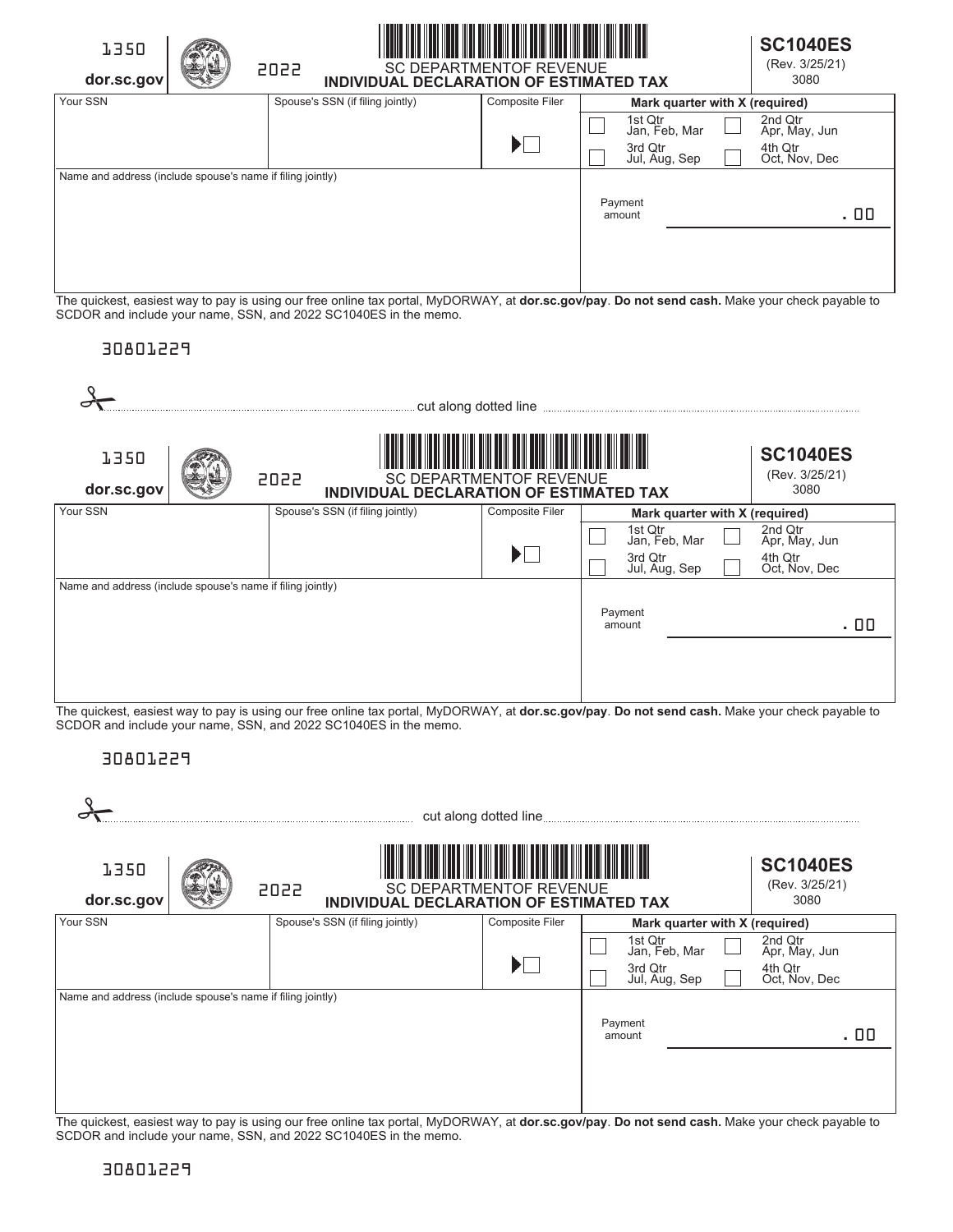## **SC1040ES INSTRUCTIONS 2022 (Rev. 10/1/21)**

#### **Filing requirements**

You must file a Declaration of Estimated Tax if you expect to owe an Income Tax liability of \$100 or more with the filing of your SC1040, Individual Income Tax Return.

Use the Estimated Tax Worksheet to compute your Estimated Tax:

- If you are a resident of South Carolina, use your 2021 SC1040 as a basis for figuring your Estimated Tax.
- If you are a nonresident of South Carolina, use your 2021 SC1040 and Schedule NR as a basis to calculate the modified South Carolina taxable income to enter on line 3 of the Worksheet.

Exceptions to filing a Declaration of Estimated Tax:

- Farmers and commercial fishermen whose gross income from farming or fishing for 2021 or 2022 is at least two-thirds (66.67%) of their total gross income from all sources. Instead of making four quarterly Estimated Tax payments, farmers and commercial fishermen may choose to pay all of their Estimated Tax by January 17, 2023 or file their 2022 SC1040 and pay the total tax due by March 1, 2023
- Individuals whose prior year tax liability was \$0 for a full 12 months
- Nonresidents of South Carolina doing business in this state on a contract basis where the contract is more than \$10,000 and tax is withheld at 2% from each contract payment

### **Declaration adjustment**

If your Estimated Tax has substantially increased or decreased due to a change in income, dependents, or Income Tax withholding, file the adjusted Declaration by the next payment due date. Use the SC1040ES to make the adjusted payment.

Complete the Adjusted Declaration Schedule, found on page 4 of these instructions, to determine the amount to be paid. Use the corrected amounts of income and deductions from your federal information.

### **Payment due dates**

1. If you file using a calendar year end of December 31, your Estimated Tax payments are due in four equal installments:

- 1st quarter: due April 18, 2022
- 2nd quarter: due June 15, 2022
- 3rd quarter: due September 15, 2022
- 4th quarter: due January 17, 2023

You can choose to pay all of your Estimated Tax on April 18, the due date of the first installment. Instead of making your last payment on January 17, you can choose to file your SC1040 by February 1 and pay the full balance of Income Tax due.

2. If you are not required to file on April 18:

- Your first Estimated Tax payment is due on **June 15, 2022** if you meet your Estimated Tax filing requirement after April 1 and before June 1.
- Your first Estimated Tax payment is due on **September 15, 2022** if you meet your Estimated Tax filing requirement after June 1 and before September 1.
- Your first Estimated Tax payment is due on **January 17, 2023** if you meet your Estimated Tax filing requirement after September 1.
- 3. If you file on a fiscal tax year, your Estimated Tax payments are due on the 15th day of the fourth, sixth, and ninth months of the fiscal year and the first month of the following fiscal year.

## **Penalty for failure to file and pay Estimated Tax**

You may be charged a penalty if:

- you do not pay enough Estimated Tax.
- you do not make your payments by the due date and for the required amount.
- you do not pay at least 90% of the total tax due.

A penalty will not be charged if your underpayment results from personal service income earned in another state and tax was withheld to the other state.

Generally, you can avoid a penalty if you make timely Estimated Tax payments equal to 100% of the tax shown due on your SC1040 for the prior tax year. You must have filed a SC1040 for the prior tax year, and it must have covered a 12-month year.

If the adjusted gross income on your prior year SC1040 was more than \$150,000, the 100% rule is adjusted to 110% of last year's tax liability. Calculate adjusted gross income by using federal guidelines and making South Carolina adjustments.

Refer to the SC2210, Underpayment of Estimated Tax By Individuals, Estates, and Trusts, available at **dor.sc.gov/forms** for more information on computing the underpayment penalty.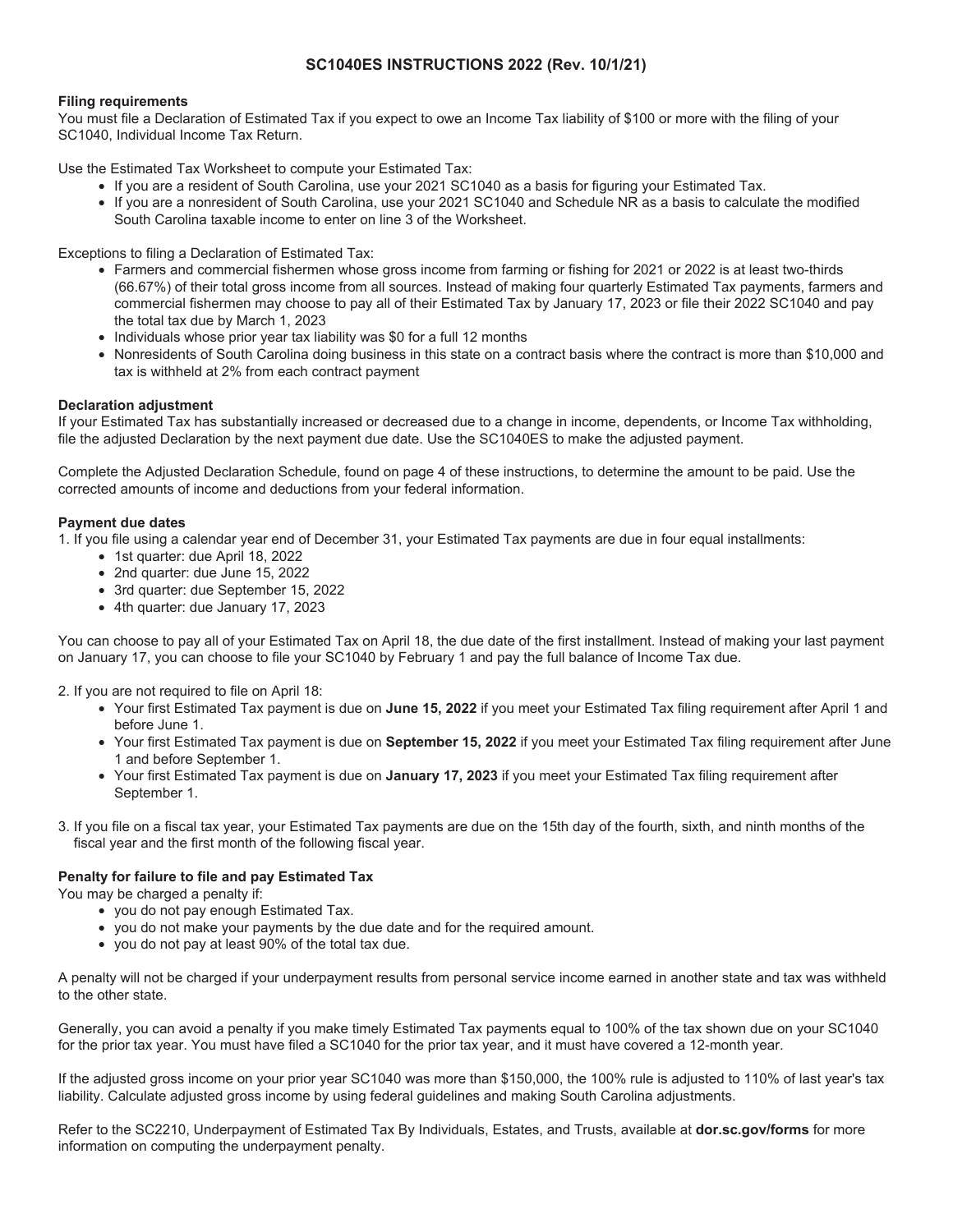## **2022 Estimated Tax Worksheet**

| 2. South Carolina state adjustments (positive or negative)                                                                                                             |       |  |  |  |
|------------------------------------------------------------------------------------------------------------------------------------------------------------------------|-------|--|--|--|
|                                                                                                                                                                        |       |  |  |  |
|                                                                                                                                                                        |       |  |  |  |
|                                                                                                                                                                        |       |  |  |  |
|                                                                                                                                                                        | 5. \$ |  |  |  |
|                                                                                                                                                                        |       |  |  |  |
| 7. Nonrefundable credits (Child and Dependent Care Credit, Two Wage Earner Credit, and credits from your                                                               |       |  |  |  |
|                                                                                                                                                                        |       |  |  |  |
|                                                                                                                                                                        |       |  |  |  |
| 9. State Income Tax withheld and estimated to be withheld during year 2022                                                                                             |       |  |  |  |
|                                                                                                                                                                        |       |  |  |  |
| 10. Balance of Estimated Tax (subtract line 9 from line 8) If \$100 or more, you must make Estimated Tax payments.                                                     |       |  |  |  |
|                                                                                                                                                                        |       |  |  |  |
| 11. If the first payment you are required to file is:                                                                                                                  |       |  |  |  |
| due April 18, 2022, enter 1/4<br>of line 10, minus any 2021 overpayment applied to 2022 Estimated<br>due June 15, 2022, enter 1/2<br>due September 15, 2022, enter 3/4 |       |  |  |  |
| Tax. Enter here and as the payment amount on your voucher 11. \$<br>due January 17, 2023, enter amount J                                                               |       |  |  |  |

## **2022 Tax Computation Schedule for South Carolina Residents and Nonresidents**

### Tax Computation Schedule **Example of computation**

## **If the amount on line 3 of worksheet is:**

| At     | <b>But less</b> |                                 |
|--------|-----------------|---------------------------------|
| least  | than            | Compute the tax as follows:     |
| \$0    | \$3,200         | 0% times the amount             |
| 3.200  | 6.410           | 3% times the amount minus \$96  |
| 6,410  | 9,620           | 4% times the amount minus \$160 |
| 9,620  | 12,820          | 5% times the amount minus \$256 |
| 12,820 | 16,040          | 6% times the amount minus \$385 |
| 16,040 | or more         | 7% times the amount minus \$545 |

South Carolina income subject to tax on line 3 of worksheet is \$16,940. The tax is calculated as follows:

\$16,940 income from line 3 of worksheet

K .07 percent from tax computation schedule

 $\overline{1,186}$  (1,185.80 rounded to the nearest dollar)

545 amount from tax computation schedule

 $\overline{\$}$  641 tax to be entered on line 4 of worksheet

## **2022 Adjusted Declaration Schedule**

| 4. Amount to be paid (line 3 divided by number of remaining payments) |  |  |  |  |  |
|-----------------------------------------------------------------------|--|--|--|--|--|
|                                                                       |  |  |  |  |  |
|                                                                       |  |  |  |  |  |

## **Record of Estimated Tax Payment**

The SCDOR does not mail a statement of the amount of Estimated Tax paid during the year. Complete this section for your records.

|        | Overpayment<br>credit on<br>2021 return | Voucher 1 | Voucher 2 | Voucher 3 | Voucher 4 | Total |
|--------|-----------------------------------------|-----------|-----------|-----------|-----------|-------|
| Amount |                                         |           |           |           |           |       |
| Date   |                                         |           |           |           |           |       |